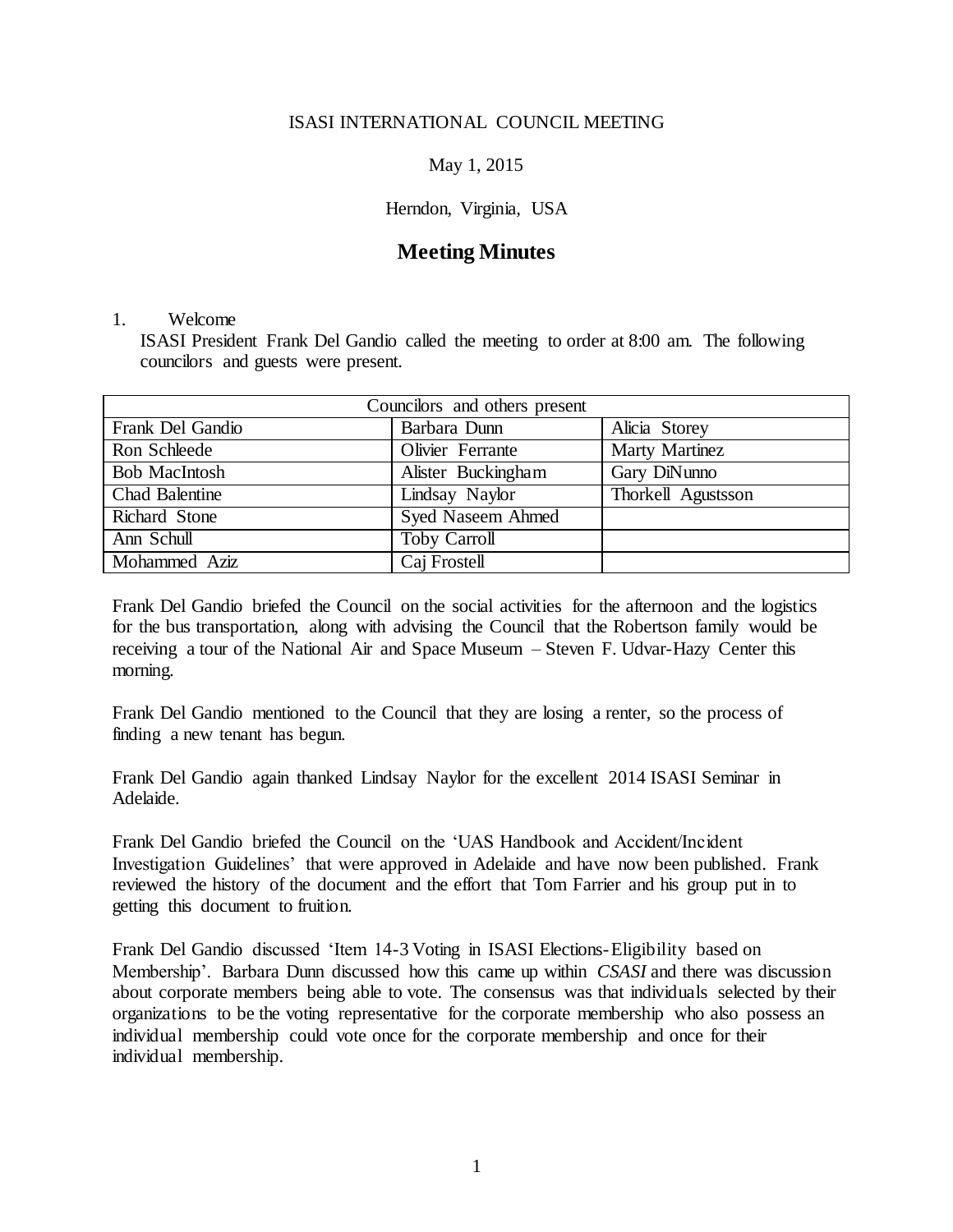Motion to bring to the membership a By-Law Change to allow all classifications of members to vote, with the exception of Honorary Members – Frank Del Gandio, Second – Richard Stone, Motion passed unanimously.

Frank Del Gandio will bring this By-Law change to the membership at the ISASI Business Meeting in Augsburg. Gary DiNunno will draft a notice regarding the vote to be published in upcoming ISASI Web Roundups.

Frank Del Gandio briefed the Council on the ongoing issues of submissions of incomplete applications. Frank Del Gandio asked Council members that are involved in Reachouts or other membership drives to ensure that applications are completed correctly.

### 2. Meeting Minutes

The minutes of the October ICM were reviewed and discussed. Caj Frostell asked a question about the section *International Councilor* on page 5 of the minutes. Frank Del Gandio recommended that the last sentence end '…Frank stated that it is not on behalf of ISASI.' Motion to approve the minutes, as amended – Ron Schleede, Second – Barbara Dunn, Motion passed unanimously.

3. Presidents View - Frank Del Gandio [See Welcome – Section 1]

### 4. Financial Report – Bob MacIntosh

Bob MacIntosh reviewed the submitted Treasurer's report, providing insight into the additional requirements of non-profits in the US. He said that ISASI is in good shape financially. Bob MacIntosh discussed a few line items including new memberships (line item 601 – individuals and line item 603 – corporate). He also mentioned that the Seminar in Adelaide far exceeded expectations and that income is on line item 651 on the Profit and Loss attachment to the Treasurer's Report.

Bob MacIntosh discussed some of the extra (unplanned) expenses, including the installation of a new air conditioning unit. Additionally there were higher than expected costs for insurance and tax preparation, as well as higher shipping costs due to increases in international memberships and postage increases. Bob MacIntosh discussed keeping travel expenses down. In 2014, ISASI spent \$14,000 on travel versus \$20,000 in 2013, which was mostly due to decreased numbers of Council members attending the Seminar in Adelaide.

The sold regalia makes ISASI money and Ann does a good job with the inventory. A question arose about the 'Best Paper Award' and the 'Kapustin Scholarship Fund', which Bob MacIntosh stated are separate from the budget and not reflected in the Profit and Loss report.

Bob MacIntosh discussed ISASI's interaction at ICAO as a Permanent Observer and the warm welcome extended to ISASI by Marcus Costa. Bob MacIntosh believes that the expenses for this endeavor are worthwhile. He finished by saying that last year ISASI made \$1,000 and that ISASI is in good shape, as long as the seminars are profitable and we keep our individual and corporate members.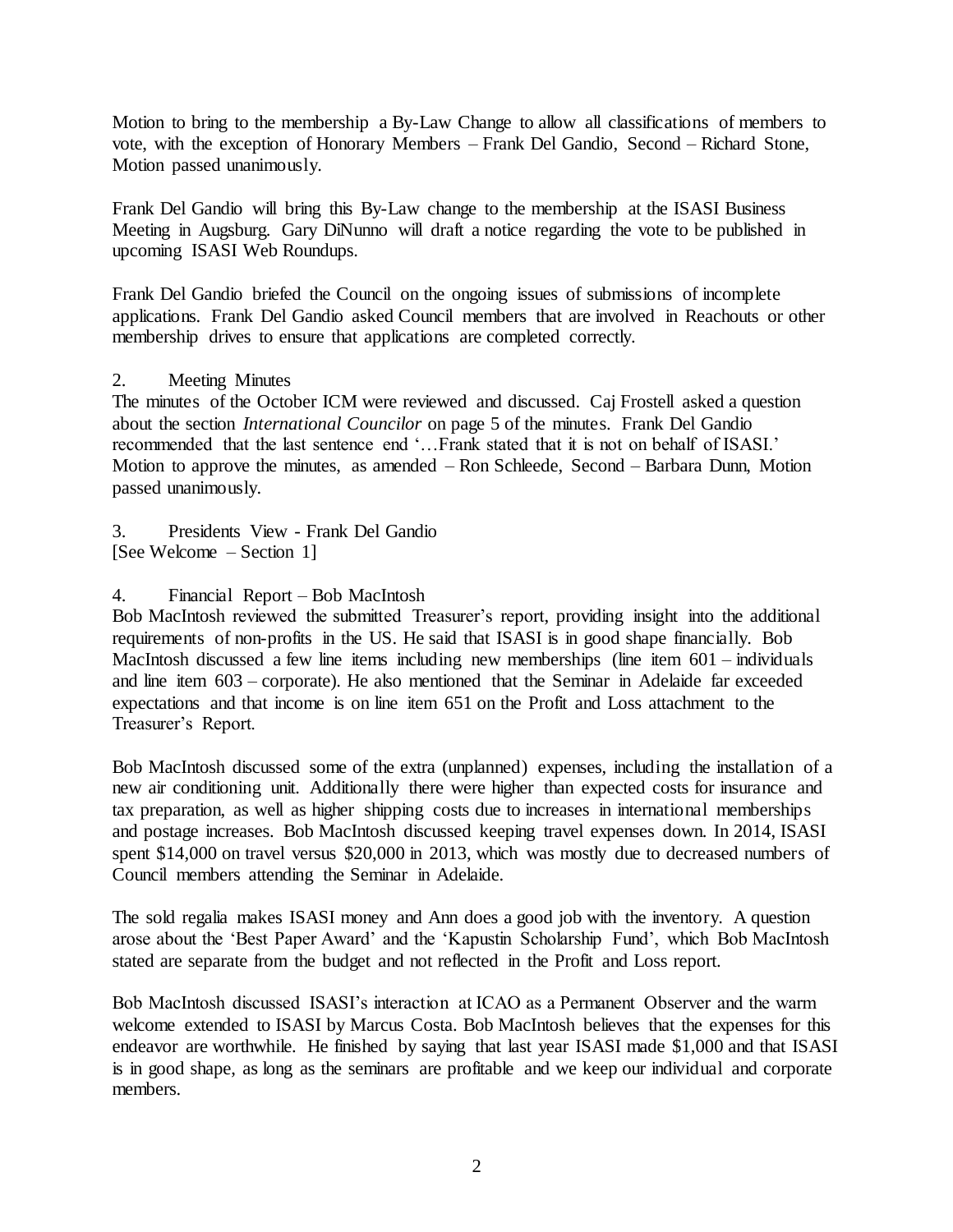Frank Del Gandio asked about line item '817 – Licenses and Permits' and Ann Schull answered that it includes county and copyright licenses. It also includes keeping the ISASI email address. Ron Schleede asked about the -\$40,529.29 net income which Bob MacIntosh explained would be our net income without seminars, so it is vitally important that we have successful seminars.

5. Membership Report - Frank Del Gandio

In Tom McCarthy's absence, Frank mentioned that membership is growing slowly. (See Membership Report submitted by Tom McCarthy)

Caj Frostell asked when a member is past due according to the membership report. Ann Schull said April 30<sup>th</sup> of each year. Caj Frostell asked if the list could be disseminated sooner and Ann Schull said she could send it out sooner if requested. Frank Del Gandio asked that if anyone on the Council knew any of the past due members to please contact them. There were discussions about sending late notices and sending emails for annual registration. Frank Del Gandio asked that Ann Schull send the list of past due members to the Council in February. Toby Carroll mentioned that he has two individuals in *USSASI* who will be contacting its members who are past due.

6. Seminars - Barbara Dunn

2014 Adelaide, Australia – Lindsay Naylor

Lindsay Naylor stated that he was reasonably happy with the number of attendees, but had hoped for more companion participants. He was delighted with the participation from the corporate sponsorships and thanked Ron Schleede for his work on helping get many of those corporate sponsors. The total amount brought in from the corporate sponsors was about \$100,000. The registration fees covered the expenses and there was about \$119,000 in profit (\$67,500 to ISASI and \$51,500 to ASASI).

Lindsay Naylor discussed a few issues that other seminar organizers should be aware of, including Early Bird registration issues and delays with getting the last payment from RegOnline, along with higher than expected credit card processing fees. He also mentioned that organizers may need access to substantial funds (\$40,000 at ISASI 2014) to cover early hotel and other payments before RegOnline payments started coming through. Barbara Dunn said that several of the Early Bird registrations do not have credit cards, so they pay on site, which has not been an issue since it gives the committee a better idea for food and beverage. She also mentioned that the RegOnline last payment was a refund, taking time to ensure the correct amount since RegOnline had changed ownership. The other option would have been not getting the refund at all. Barbara Dun also believes that the credit card processing fees were made clear to the Council.

Lindsay Naylor also mentioned that one of our Keynote Speakers in Adelaide, Angus Houston, was knighted. He finished by saying that it was a pleasure to organize and a pleasure to attend.

2015 Munich/Augsburg, Germany – Olivier Ferrante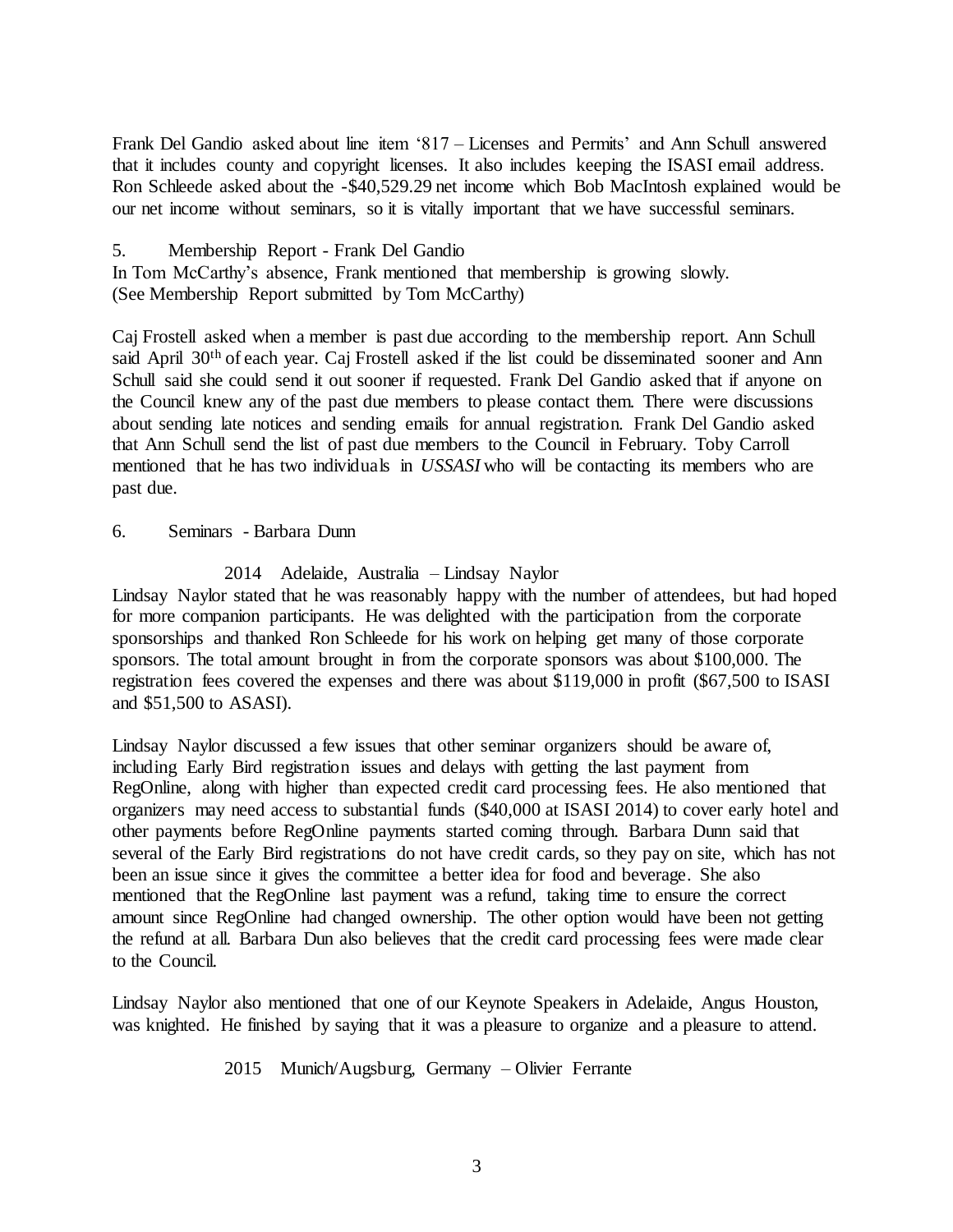Olivier Ferrante briefed the Council on the Technical Program and went through the draft agenda and presentations. The paper selection committee received 63 abstracts and accepted 18 with 2 back up papers.

The Augsburg Mayor will welcome delegates at a reception prior to the Tuesday night dinner.

Olivier Ferrante discussed the two tutorials: Military Investigations and Social Dimension of a Safety Investigation. The plan is to advertise the program and tutorials to attract seminar participants. There was a question regarding cost for the tutorials, Barbara Dunn said that the cost is \$130 for the tutorial. Caj suggested an additional participant for the second tutorial. Marty asked Olivier Ferrante to ensure presenters of papers are provided submission guidelines. Olivier Ferrante said that they would, along with guidance on developing a PowerPoint presentation. He also said that all those whose abstracts were not selected were encouraged to submit the same abstracts to ISASI 2016.

There will be 2 optional Friday tours – a tour of the Airbus Helicopter Plant or a tour of the German countryside.

Frank Del Gandio discussed the challenges with military presentations and the approval process, but doing the tutorials is a good way to do these presentations. Barbara Dunn asked Olivier Ferrante to let her know when the program is public and she will get it advertised in Curt Lewis and the next ISASI Web Roundup.

Mohammed Aziz asked about the number of participants in the tutorials and Olivier Ferrante said that there are several rooms available and there should be no issues with the tutorials becoming full. A question arose about the amount typically made from the tutorials; Barbara Dunn said that the tutorials grossed \$16,500 in Adelaide and \$20,000 in Vancouver. Ron Schleede asked for the breakdown of expenses and revenues from seminars.

Frank Del Gandio said that the group is doing a great job.

Olivier Ferrante also briefed the group on the seminar hotels and transportation options, as well as the fact that 39 people have already registered, which was provided by Barbara Dunn through RegOnline.

Ron Schleede discussed the corporate sponsorships for Augsburg being at \$62,500 so far and that Airbus will be giving to the seminar and covering the banquet expense.

### 2016 Iceland – Thorkell Agustsson

Thorkell Agustsson briefed the Council on the upcoming 2016 Seminar October 3-7, 2016 at the Grand Hotel in Reykjavík, Iceland. Thorkell Agustsson discussed the social program and the organizing committee. He is still trying to get the theme and would like some assistance. Barbara Dunn said that it should be set no later than Augsburg, along with a flyer. Frank Del Gandio suggested 'Aviation Safety has No Borders'. Room rate will be 150-170 Euros. Thorkell Agustsson briefed the budget and needs to confirm with the hotel in the next 20 days. He needs to send Frank Del Gandio and Barbara Dunn a copy of the hotel contract. Ron Schleede will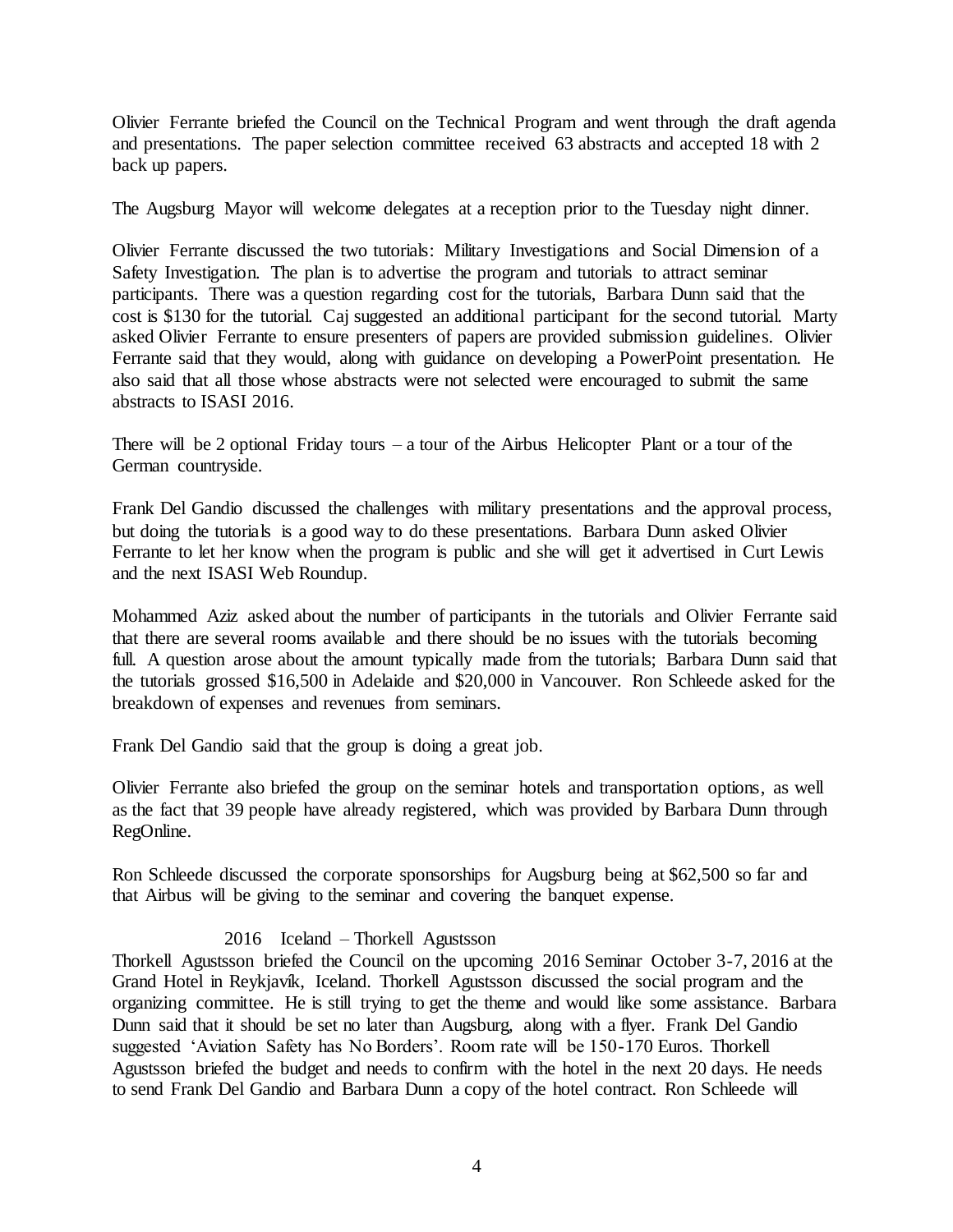work with the seminar organizing committee on sponsorships, just as he has for Augsburg. Ron Schleede described the process for getting sponsorships, including timelines.

Thorkell Agustsson will also need to develop a logo for the seminar, but Barbara Dunn can get assistance to help with that design. Thorkell Agustsson also asked that the seminar website be maintained on the ISASI website.

# 2017 San Diego – Barbara Dunn

Barbara Dunn briefed that a seminar near San Francisco is not an option due to hotel prices. The 2017 Seminar is now proposed for San Diego. Barbara Dunn briefed the hotel contract, including \$169 per night for hotel rooms and the block would run from August 18-25, 2017. The seminar would run August 22-24, 2017. There were discussions about looking at hosting in Phoenix and Barbara Dunn did say that she looked at Phoenix, but the temperatures would be too hot in August. There were additional discussions regarding travel options. Barbara Dunn presented a tentative budget including costs of \$720 registration fee for members and \$760 for non-members.

Motion to approve San Diego for the 2017 ISASI Seminar location – Frank Del Gandio, second – Alister Buckingham, Motion passed unanimously.

### 2018 Dubai – Mohammed Aziz

Mohammed Aziz briefed a proposal from *MENASASI* to host the 2018 ISASI Seminar in Dubai. This would be the first time the ISASI Seminar would be help in the Middle East. Mohammed Aziz suggested that the seminar be held at the end of October or first of November due to more favorable temperatures. Mohammed Aziz is proposing holding the seminar at the Intercontinental Hotel and there are 14 meeting rooms available. The reception would be held at the Al Badia Golf Course and the banquet at the hotel. Mohammed Aziz expects good sponsorships. Barbara said that prior to fully approving the proposal that the Council needs additional financial and hotel information. Mohammed Aziz stated that he would bring the requested information to the ICM in Augsburg.

Caj Frostell congratulated *MENASASI* on their work getting a seminar organized after only a short time as a society.

### 7. Report of the ISASI Forum Editor - Marty Martinez

The *Forum* is on budget and Gary DiNunno is doing the digital newsletter. Gary DiNunno asked the Council for material for the next issue of the digital newsletter. Bob MacIntosh commended Marty Martinez and his team for the outstanding 50th Anniversary issue of the *Forum*. Marty Martinez also mentioned that he and Gary DiNunno are in the process of transitioning more of the work to Gary DiNunno.

8. Vice Presidents Report- Ron Schleede Nothing to report

9. Secretary's Report- Chad Balentine

Chad Balentine briefed that he attended the South East Regional Chapter meeting in Pensacola, FL in March. It was an excellent meeting and the chapter is to be commended for the great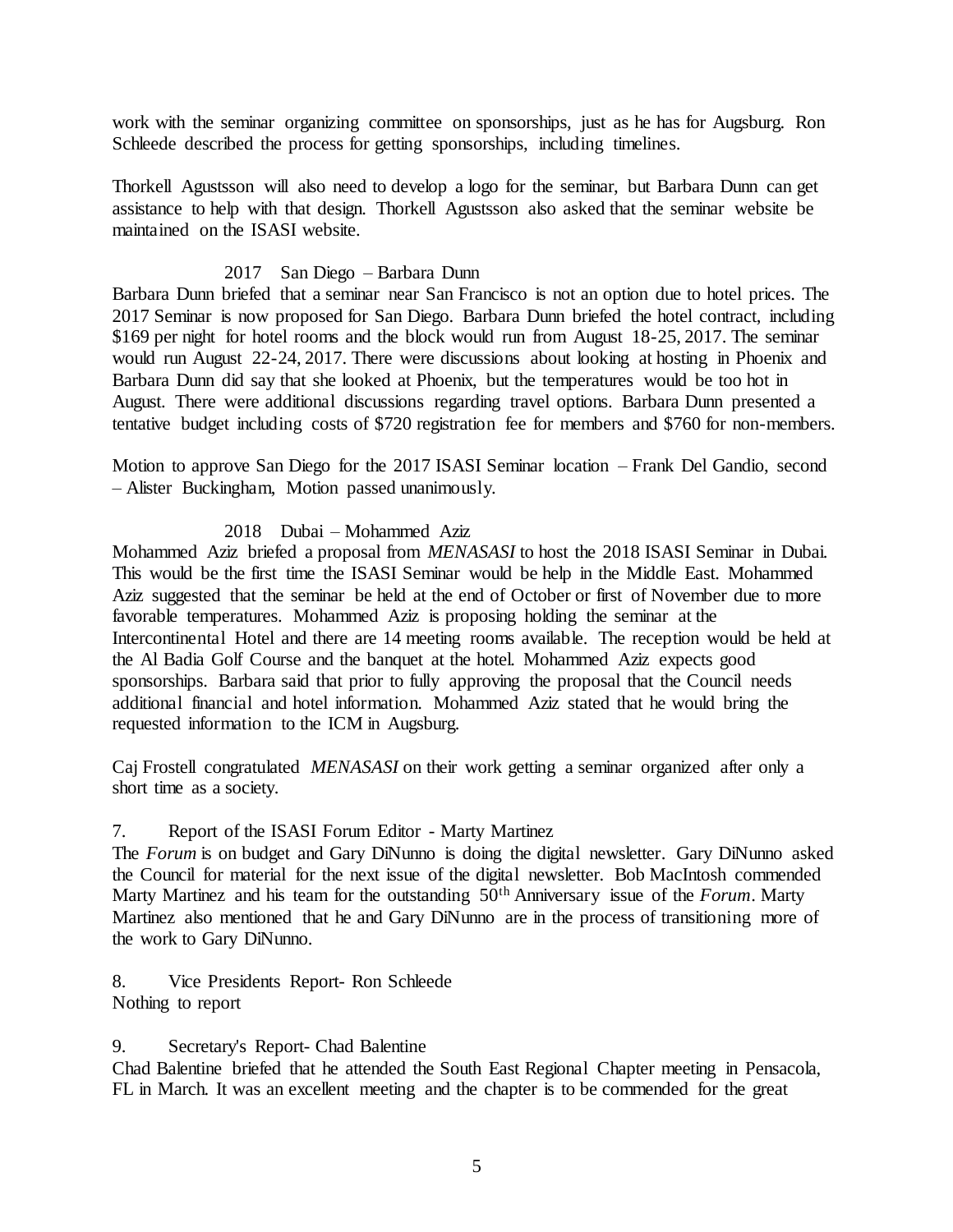speakers and activities. Barbara Dunn asked for a correction to the Secretary report; the last ICM was in Adelaide, not Augsburg. Chad Balentine said the change would be made.

### 10. Executive Advisor Report- Dick Stone

Dick Stone discussed the 4 Kapustin Scholarship winners, as well as that both he and Ron Schleede will be stepping down from the Kapustin Scholarship Selection Committee. Chad Balentine was selected to serve as the Kapustin Scholarship Selection Committee Chair and he will be working to build his committee, which currently includes himself and Alicia Storey.

Chad Balentine was asked to brief the Council on the recommended changes to the Kapustin Scholarship application requirements from a group chaired by Anthony Brickhouse. The recommended changes are as follows:

- 1. Applicant needs to have demonstrated a genuine interest in aviation safety and accident investigation/prevention. This includes being an active member of their student chapter (if one exists). The professor signing the application will conduct verification.
- 2. Applicant will be required to obtain a letter of recommendation from their professor, academic tutor, or faculty mentor
- 3. Applicant will be a student member of ISASI to apply for scholarship
- 4. Applicant will be required to submit a professional *résumé* that includes activities associated with ISASI's aims
- 5. Applicant will be required to sign the application, acknowledging the essay is their original work
- 6. Essay length should be increased to  $1500$  words  $(+/-10\%)$

In addition to these requirements, winners of the ISASI Rudolf Kapustin Memorial Scholarship should be given **5-10 minutes** during the International Seminar to present highlights from their papers.

The consensus of the group was they approved the changes and believed the selection committee could make further changes as necessary.

### 11. Website review – Dick Stone

Dick Stone said that SRCA and Alicia Storey are doing a great job on the website.

Olivier Ferrante stated that the website still lists a no longer existing French chapter. He suggested its removal from the website.

Dick Stone also discussed the Robertson Fellowship Presentation the night before at the MARC dinner. Bob MacIntosh thanked Dick Stone for setting up the fellowship and Ron Schleede discussed how the fellowship got started.

12. Reports of National Societies/Councilors:

*ASASI –* Lindsay Naylor submitted a written report. He said they are assisting their members in attending the ISASI Seminar in Augsburg. Lindsay Naylor said that he will be stepping down on July 1st as the *ASASI* President and Rick Sellers will be taking over as the *ASASI* President. The new *ASASI* Vice President will be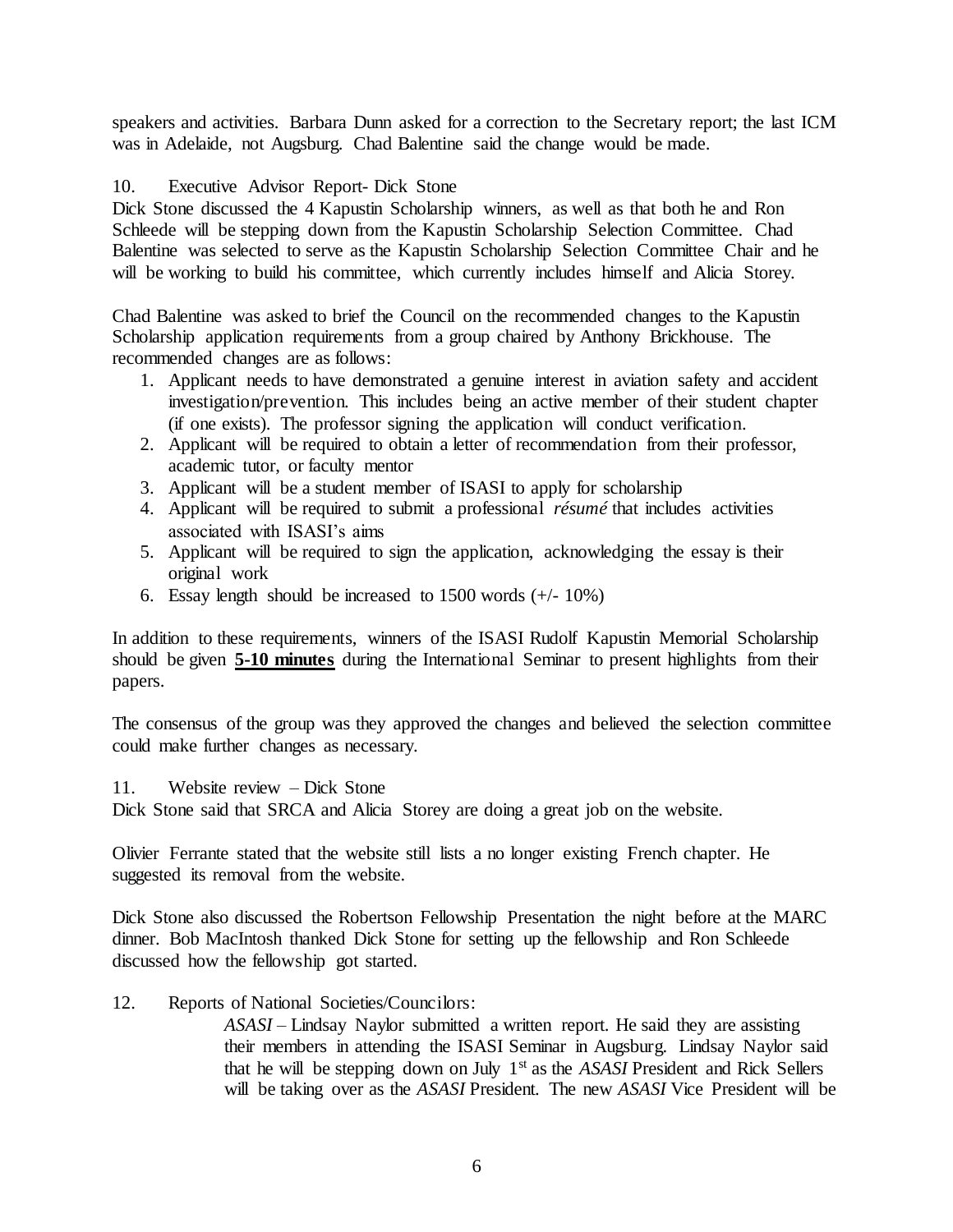Gerry Gibb, Rick Davies will be the Secretary, and Paul Mayes will be staying on as the Treasurer.

Frank Del Gandio thanked Lindsay Naylor for his 15 years of service to *ASASI* and *ISASI.*

*AsiaSASI* – Written Report received from Pang Min Li

*CSASI –* Barbara Dunn said that *CSASI* held its elections and there were no changes. She also briefed that no *CSASI* members are past due with their accounts. As this is the 50th anniversary of *CSASI,* it was decided they would pay this year's membership fees for all their members.

*ESASI –* Olivier Ferrante briefed that this year they will not have a regional *ESASI* meeting due to the ISASI seminar in Augsburg, which may encourage *ESASI* members to attend the ISASI seminar. *ESASI* recently held its elections and Brian McDermid was elected to replace John Dunne.

*NZSASI –* Alister Buckingham submitted a written report. They have been cleaning up their past due memberships. They are hoping for 100 attendees at their upcoming seminar in Auckland. Alister Buckingham thanked Alicia Storey for her hard work on the website. He also mentioned that they too support their members who travel to seminars like *ASASI* does.

*PakistanSASI* – Naseem Ahmed stated that they are doing many events and that they have five new members. He also mentioned that the CAA is becoming a corporate member. With the new members, they have approximately 40 society members.

*MENASASI*- Mohammed Aziz said that *MENASASI* started in 2014 and they are hosting their second regional seminar in Dubai in Mid-November. They are expecting a full program, including tutorials.

*USSASI* – Toby Carroll stated that the *USSASI* is doing well and has 940 or so members with 11 regional chapters and a few changes are in the works with those chapters. They have approximately \$943 in their bank account for their next US Society Seminar. The US Regional Chapter reports are available in the Council handouts. Toby Carroll stated that he is looking to separate the Arizona chapter from the ERAU- Prescott student chapter.

A question arose about the SoCal chapter running the 2017 ISASI Seminar and Barbara Dunn indicated this would not be done by any chapter or society.

> *International Councilor –* Caj Frostell submitted a written report. Caj Frostell said that he has been successful with getting new societies generated and discussed various activities from his written report.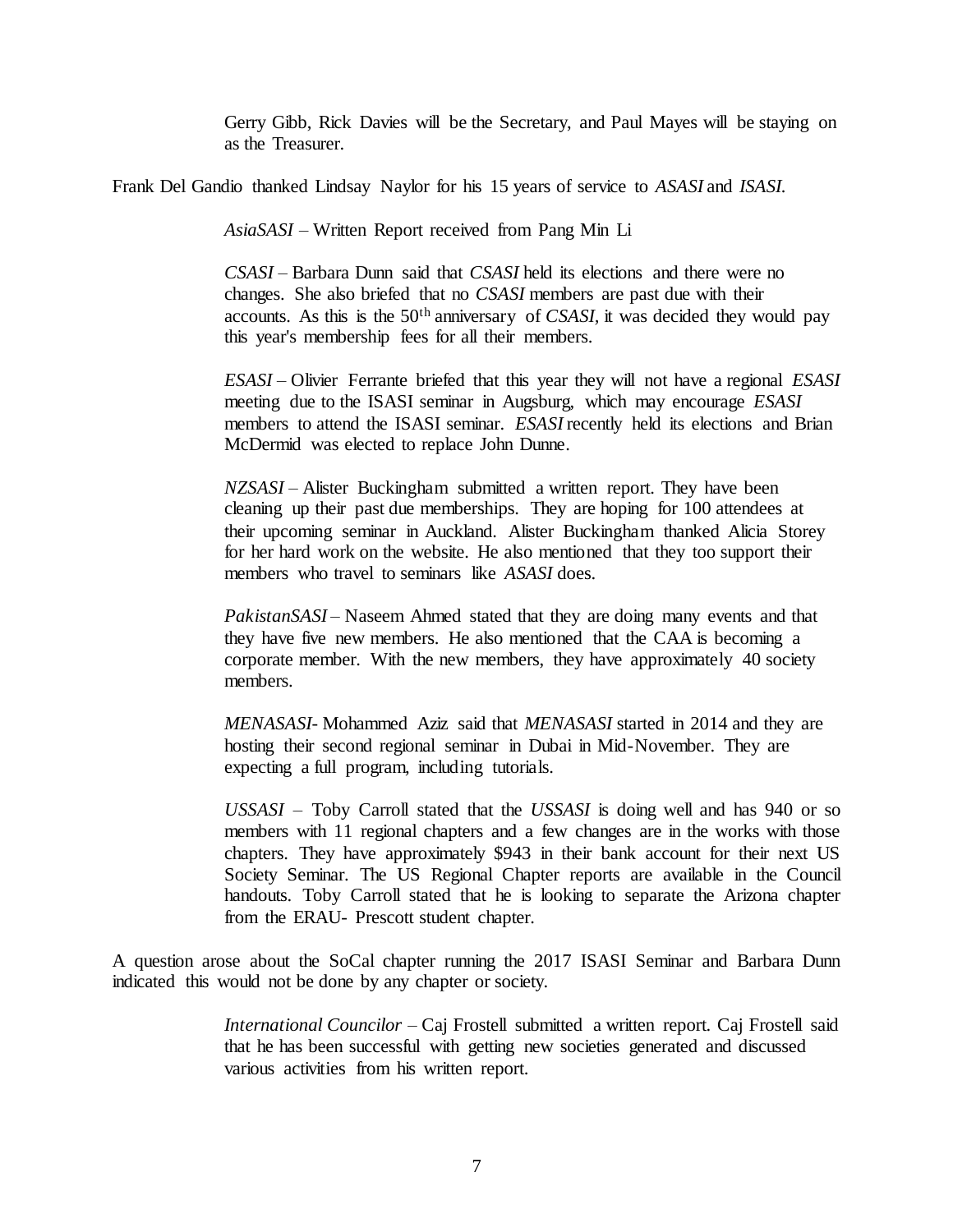13. Rudy Kapustin Scholarship - Frank Del Gandio [See 10. Executive Advisor Report- Dick Stone]

14. Reports Received from US Regional Chapters AKRC – Craig and Ruth Bledsoe submitted a written report

DFW – Tim Logan recently left so they are re-organizing that chapter

Great Lakes – Toby will be replacing the current president and has interest from a few members to revitalize that chapter.

Rocky Mountain – they have a proposed plan for a military seminar next spring.

MARC – had its annual dinner yesterday (April 30, 2015).

NERC – Luke Schiada submitted a written report. They are trying to reinvigorate this chapter and the NERC President is working on this.

SoCal – Tom Anthony from USC is working to get the chapter back up and running.

SERC – Robert Rendzio submitted a written report. Alicia Storey briefed the Council on their recent successful meeting in Pensacola, FL.

15. Reports of the ISASI Committees

Reachout – Glenn Jones is taking over Reachout and is working on a couple of Reachouts towards the end of the year, including possibly one in Bangkok and Greece.

16. Reports of the Working Groups

Cabin Safety WG – Barbara Dunn briefed the activities of the Cabin Safety WG, including her participation on the Cabin Safety ICAO WG. ISASI is now a full member within this WG and this group is in earnest. They have already worked on cabin crew training and are now addressing child restraint systems with passenger education next. Barbara Dunn stated that this is a very worthwhile group for ISASI participation.

Corporate Affairs WG – Erin Carroll submitted a written report.

ICAO WG – Ron Schleede submitted a written report. Ron briefed the group on the ICAO meetings that the WG has attended, including the 2015 High Level Safety Conference, which was the first time ISASI attended as an official observer, with the exception of the AIG meetings. Ron Schleede, Bob MacIntosh, and Nick Stoss all represented ISASI at the meeting. The trip report is on the ISASI website.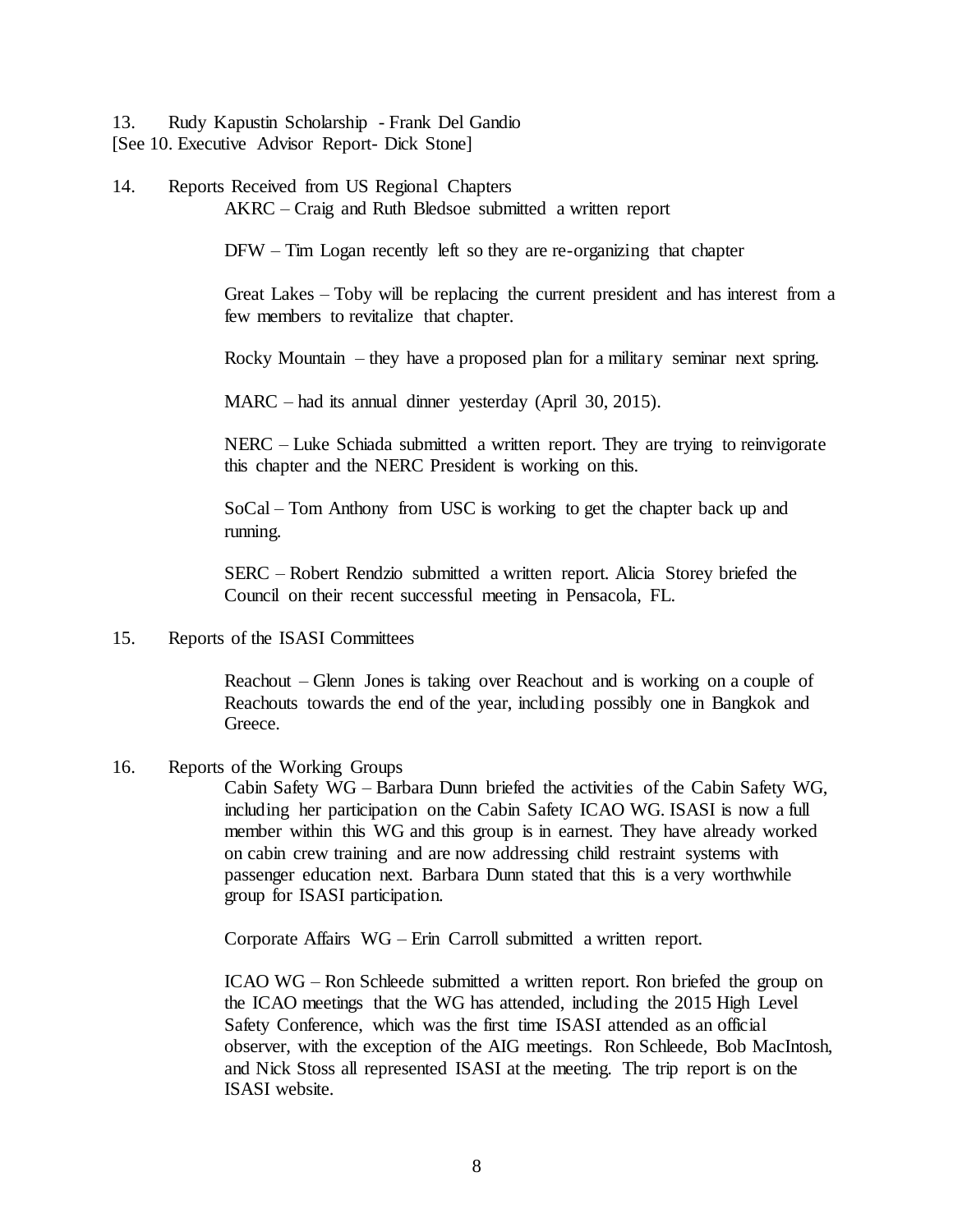ISASI was also invited to participate in the Accident Investigation Panel meeting as a member. Ron Schleede will provide a trip report when complete. ISASI submitted a working paper to the AIG to highlight the ISASI UAS Handbook. The work as part of the AIG Panel will last for one year.

Ron Schleede discussed the state letters that ISASI now receives.

# **ACTION ITEM: Ron Schleede to send State Letter on the Protection of Safety Data to the Council**

Olivier Ferrante asked that any ISASI response providing comments versus just concurring with the letter be shared with the Council.

17. ISASI Coordinator of Student Outreach & Mentoring Report – Frank Del Gandio Frank Del Gandio discussed the Student Outreach & Mentoring program in Anthony Brickhouse's absence. Toby Carroll endorsed the program and Frank encouraged more mentors to get involved.

18. New Business

**15-1 Proposal for changing Kapustin Scholarship Criteria** [See 10. Executive Advisor Report- Dick Stone]

### **15-2 Fellowship Upgrade Criteria**

[Previously addressed at last ICM]

### 19. ISASI Policy Revisions – Ron Schleede

Ron Schleede briefed the group on the need to update the ISASI policies. Frank Del Gandio appointed him to lead a group to update them. Ron Schleede engaged a group of ISASI members to help update the policies and was impressed with the quality of the feedback received. The final version is being submitted to the Council for approval.

Olivier Ferrante mentioned that he had a few changes to the document. Lindsay Naylor stated that there were issues with section 9.9 with respect to CVR Recordings played in public. There was a lengthy discussion about ISASI's position of not supporting CVR Recordings being played in public. There were changes proposed to move that language from section 9.9 to a new section 9.9 and change the current section 9.9 to 9.10.

Marty Martinez suggested that since this is an important document that putting into the *Forum* would be a good idea. There was also a recommendation to put a link to the updated policies in the next digital newsletter.

Motion to approve the Policies as amended  $-$  Caj Frostell, second  $-$  Bob MacIntosh, Motion passed unanimously.